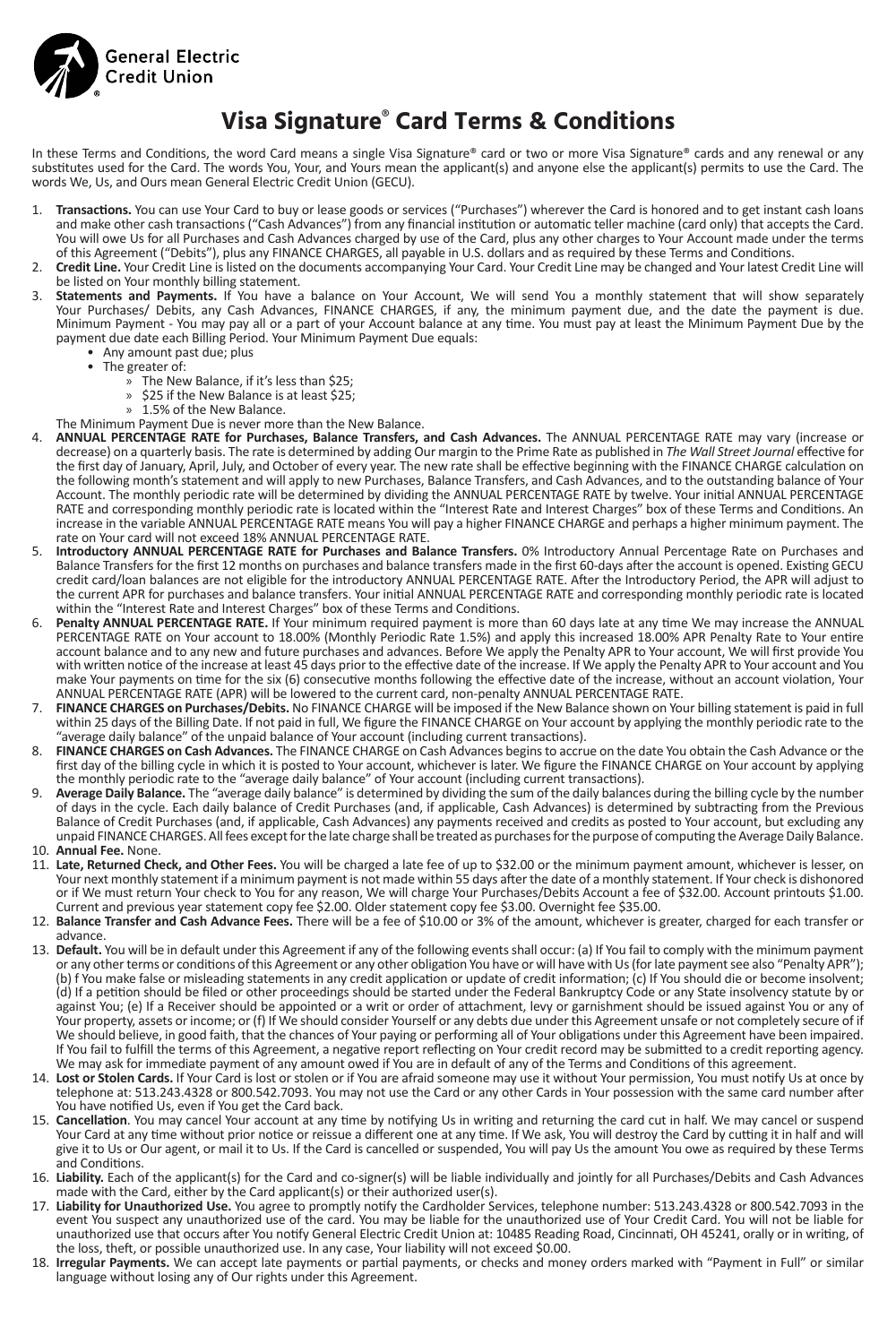- 19. **Waiver.** We won't be considered to have waived Our rights under this agreement if We delay or neglect to enforce them.
- 20. **Amendment.** Subject to applicable state and federal laws and regulations and with such prior notice, if any, as may be required by laws or regulations, We may change any Terms and Conditions at any time and such changes, at Our option, will apply to new Purchases/Debits and Cash Advances. 21. **Law.** Your Account and these Terms and Conditions will be governed by the laws of the State of Ohio and applicable federal laws.
- 22. **Security Interest.** You grant to Us a purchase money security interest under the Uniform Commercial Code in any goods You purchase through the use of the account. If You default, We shall have the right to recover any of the goods which have not been paid for through the application of Your payments. Any collateral (other than real property) securing other loans currently with or hereafter arising with Us may also secure any amount due on this account.
- 23. **Statutory lien on Your account.** If You are in default on a financial obligation to Us or fail to satisfy a financial obligation to Us, federal law permits Us to apply the balance of any deposits or dividends held with us, in Your account(s) at the time of default to satisfy Your obligation. Once You are in default, We may exercise this right without further notice to You. If Your account is jointly owned, and the joint owner(s) is indebted to Us, We may use the balance of any deposits or dividends held with us, in Your account(s), to pay the debt of the joint owner. This statutory lien does not apply to IRAs or other tax-deferred retirement accounts.
- 24. Legal Activity. Any financial service provided by the Credit Union may be used for any transaction permitted by law. You agree that illegal use of any financial service will be deemed an action of default and/or breach of contract and such service and/or other related services may be terminated at the Credit Union's discretion. You further agree, should illegal use occur, to waive the right to sue the Credit Union for such illegal activity directly or indirectly related to it. You also agree to indemnify and hold the Credit Union harmless from any suits or other legal action or liability, directly or indirectly, resulting from such illegal use.
- 25. **Foreign Transaction Fee.** Purchase and cash advances made in foreign countries and foreign currencies will be billed to You in U.S. dollars. The conversion rate to U.S. dollars will be determined in accordance with the operating regulations established by Visa USA. Currently the currency conversion rate used to determine the transaction amount in U.S. dollars is either a government mandated rate or the wholesale market rate in effect one day prior to the transaction processing date. The currency conversion rate used on the processing date may differ from the rate that would have been used on the purchase date or cardholder statement posting date.
- 26. **Military Lending Act.** Federal law provides important protections to members of the Armed Forces and their dependents relating to extensions of consumer credit. In general, the cost of consumer credit to a member of the Armed Forces and his or her dependent may not exceed an annual percentage rate of 36 percent. This rate must include, as applicable to the credit transaction or account: The costs associated with credit insurance premiums; fees for ancillary products sold in connection with the credit transaction; any application fee charged (other than certain application fees for specified credit transactions or accounts); and any participation fee charged (other than certain participation fees for a credit card account). If you would like an explanation of your payment obligation, please contact a Consumer Loan Officer at: 800.542.7093.

## **Your Billing Rights-Keep This Notice for Future Use**

This notice contains important information about Your rights and our responsibilities under the Fair Credit Billing Act.

## *Notify Us in Case of Errors or Questions About Your Bill*

If You think Your bill is wrong, or if You need more information about a transaction on Your bill, write Us on a separate sheet at the address listed on Your bill. Write to Us as soon as possible. We must hear from You no later than 60 days after We sent You the first bill on which the error or problem appeared. You can telephone Us, but doing so will not preserve Your rights.

- In Your letter, give Us the following information:
	- 1. Your name and account number. 2. The dollar amount of the suspected error.
	- 3. Describe the error and explain, if You can, why You believe there is an error. If You need more information, describe the item You are not sure about.

If You have authorized Us to pay Your credit card bill automatically from Your savings or checking account, You can stop the payment on any amount You think is wrong. To stop the payment Your letter must reach Us three business days before the automatic payment is scheduled to occur.

#### *Your Rights and Our Responsibilities After We Receive Your Written Notice*

We must acknowledge Your letter within 30 days, unless We have corrected the error by then. Within 90 days, We must either correct the error or explain why We believe the bill was correct. After We receive Your letter, We cannot try to collect any amount You question, or report You as delinquent. We can continue to bill You for the amount You question, including finance charges, and We can apply any unpaid amount against Your credit limit. You do not have to pay any questioned amount while We are investigating, but You are still obligated to pay the parts of Your bill that are not in question. If We find that We made a mistake on Your bill, You will not have to pay finance charges related to any questioned amount. If We didn't make a mistake, You may have to pay finances charges, and You will have to make up any missed payments on the questioned amount. In either case, We will send You a statement of the amount You owe and the date that it is due. If You fail to pay the amount that We think You owe, We may report You as delinquent. However, if Our explanation does not satisfy You and You write to Us within ten days telling Us that You still refuse to pay, We must tell anyone We report You to that You have a question about Your bill. And, We must tell You the name of anyone We reported You to. We must tell anyone We report You to that the matter has been settled between Us when it finally is. If We don't follow these rules, We can't collect the first \$50 of the questioned amount, even if Your bill was correct.

#### *Your Rights If You Are Dissatisfied With Your Credit Card Purchases*

If You are dissatisfied with the goods or services that You have purchased with Your credit card, and You have tried in good faith to correct the problem with the merchant, You may have the right not to pay the remaining amount due on the purchase.

To use this right, all of the following must be true:

- 1. The purchase must have been made in Your home state or within 100 miles of Your current mailing address, and the purchase price must have been more than \$50. (Note: Neither of these are necessary if Your purchase was based on an advertisement We mailed to You, or if We own the company that sold You the goods or services.)
- 2. You must have used Your credit card for the purchase. Purchases made with cash advances from an ATM or with a check that accesses Your credit card account do not qualify.
- 3. You must not yet have fully paid for the purchase.

If all of the criteria above are met and You are still dissatisfied with the purchase, contact Us in writing at the address shown on Your statement. While We investigate, the same rules apply to the disputed amount as discussed above. After We finish Our investigation, We will tell You Our decision. At that point, if We think You owe an amount and You do not pay, We may report You as delinquent.

**The Federal Equal Credit Opportunity Act prohibits creditors from discriminating against credit applicants on the basis of race, color, religion, national origin, sex, marital status, age (provided the applicant has the capacity to enter into a binding contract); because all or part of the applicant's income derives from any public assistance program; or because the applicant has in good faith exercised any right under the Consumer Credit Protection Act. The federal agency that administers compliance with this law concerning this creditor is the National Credit Union Administration, 7000 Central Parkway, Suite 1600, Atlanta, GA 30328. The Ohio, Kentucky, and Indiana Laws against discrimination require that all creditors make credit equally available to all credit worthy customers, and that credit reporting agencies maintain separate credit histories on each individual upon request. The Ohio, Kentucky, and Indiana Civil Rights Commissions administer compliance with this law. California Residents:** Applicants 1) may, after credit approval, use the credit card account up to its credit limit; 2) may be liable for amounts extended under the plan to any joint applicant. As required by law, You are hereby notified that a negative credit report reflecting on Your credit record may be submitted to a credit reporting agency if You fail to fulfill the terms of Your credit obligations. **New York and Vermont Residents:** GECU may obtain at any time Your credit reports, for any legitimate purpose associated with the account or the application or request for an account, including but not limited to reviewing, modifying, renewing and collecting on Your account. On Your request, You will be informed if such a report was ordered. If so, You will be given the name and address of the consumer reporting agency furnishing the report. New York residents may contact the New York State Banking Department (1-800-518-8866) for a comparative list of credit card rates, fees and grace periods. **Married Wisconsin Residents:** No provision of any marital property agreement, unilateral statement, or court order applying to marital property will adversely affect a creditor's interests unless prior to the time credit is granted, the creditor is furnished with a copy of the agreement, statement or court order, or has actual knowledge of the provision.